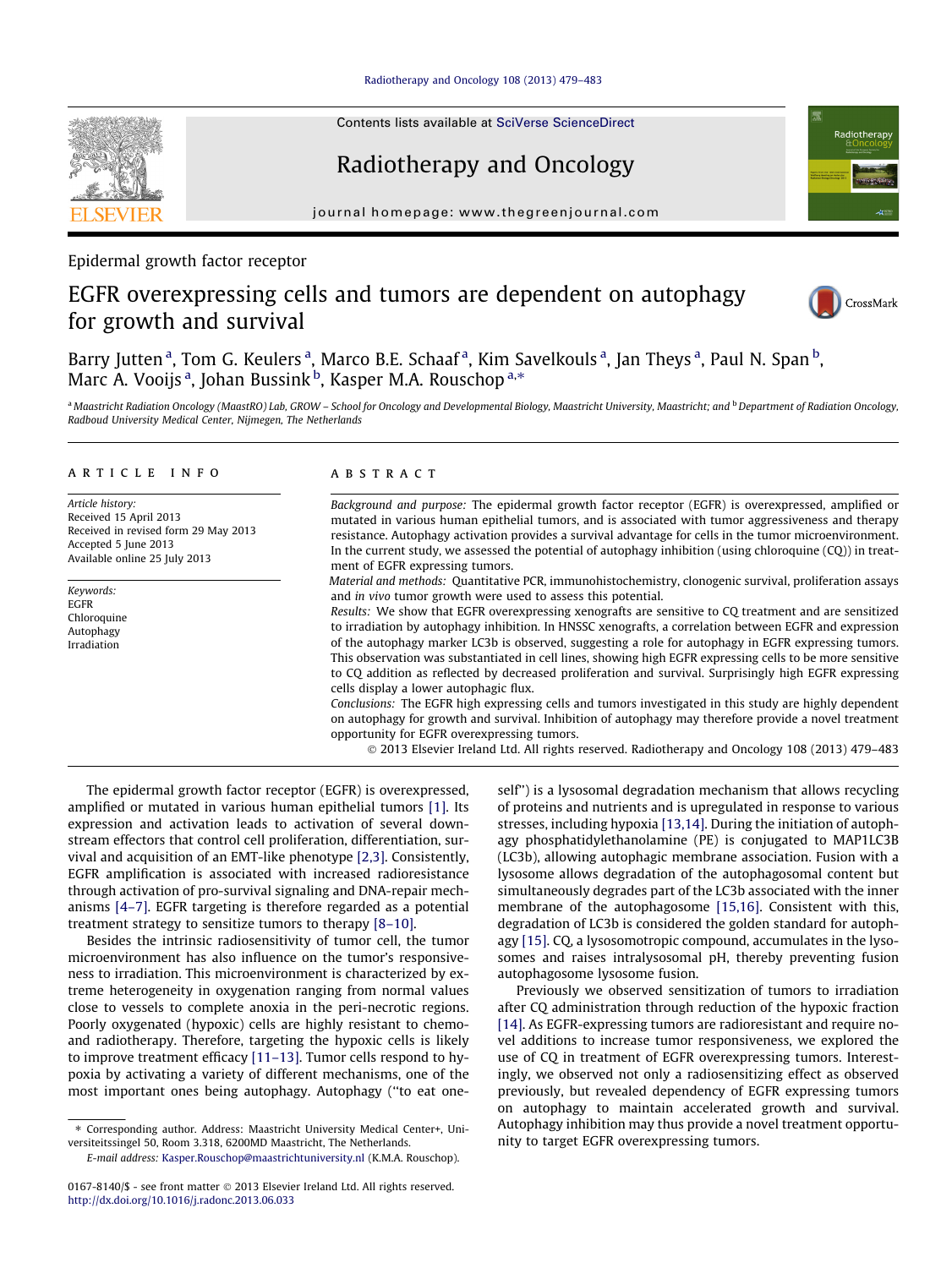# <span id="page-1-0"></span>Materials and methods

# Reagents and cell lines

Unless specified otherwise, all reagents were obtained from Sigma Chemical Co. (Sigma–Aldrich) and all electrophoresis reagents were from BioRad. MEM-a medium was obtained from Invitrogen, glutamax-I (35050-038) was obtained from Life Technologies, DMEM and fetal bovine serum (FBS) was from PAA.

The U373-MG, T47D, HT29 and A431 cell lines were obtained from ATCC and the E2 glioma cell line was kindly provided by A. Chalmers (Beatson Institute for Cancer Research & Beatson West of Scotland Cancer Centre, University of Glasgow). Cells were maintained as described by ATCC, E2 cells were maintained in  $MEM\alpha$  supplemented with 2 mM glutamax-I.

# Tumor xenograft model

Animal facilities and experiments were in accordance with local institutional guidelines and approved by the local animal welfare committee. Experiments were performed as described previously [\[17\]](#page-4-0). Briefly, tumors were grown in NMRI-nu (nu/nu) female mice. U373-EGFRwt and U373 control cells in matrigel were injected subcutaneously (1.5  $\times$  10 $^6$  cells). Tumor size was assessed by caliper measurement in 3 orthogonal diameters. Mice treated with CQ received 60 mg/kg CQ for 7 consecutive days administered IP. Tumors were positioned in the irradiation field using a custom-built iig and irradiated with a single dose of 10 Gy  $(15 \text{ MeV e}^{-})$  using a linear accelerator (Varian).

#### Immunohistochemistry and image processing

Frozen, acetone-fixed sections were stained by using antipimonidazole (Chemicon), anti LC3b (Abgent, AP1806a) and anti EGFR (Santa Cruz, sc-03). For quantitative analysis, the slides were scanned by a computerized digital image processing system by using a high-resolution intensified solid-state camera on a fluorescence microscope (Axioskop; Zeiss) with a computer-controlled motorized stepping stage. Tumor necrosis was evaluated, relative to the total tumor area, morphologically by using H&E staining. Tumor hypoxic fraction and vascular density (structures per square millimeter) were determined relative to the viable tumor tissue (necrosis excluded).

#### Quantitative real-time PCR

RNA extraction was performed using the NucleoSpin RNA II kit (Bioke). cDNA was prepared using the iScript cDNA Synthesis kit (BioRad). Reactions were carried out in a  $25 \mu l$  volume using sensiMix SYBR low-ROX kit (GC Biotech) with the ABI Prism



Fig. 1. EGFR overexpressing U373-MG xenografts are sensitive to CQ treatment. (A) Growth of control  $(-CQ, n = 6)$ , irradiated  $(-CQ, (10 \text{ Gy})$ ,  $n = 5)$ , CQ treated  $(+CQ, n = 6)$  and irradiated in combination with CQ treated (+CQ (10 Gy),  $n$  = 7) U373-MG xenografts with EGFR overexpression. (B) Time to reach 4 $\times$  initial volume was plotted for the individual xenografts. Control (-CQ) vs. CQ treated (+CQ), p < 0.05. Irradiated (-CQ (10 Gy)) vs. irradiated in combination with CQ (+CQ (10 Gy)), p < 0.05. (C) Tumor volume doubling times, (D) Hypoxic fraction, (E) Necrotic fraction (F) Apoptotic fraction, (G) Brdu labeling index of the individual xenografts.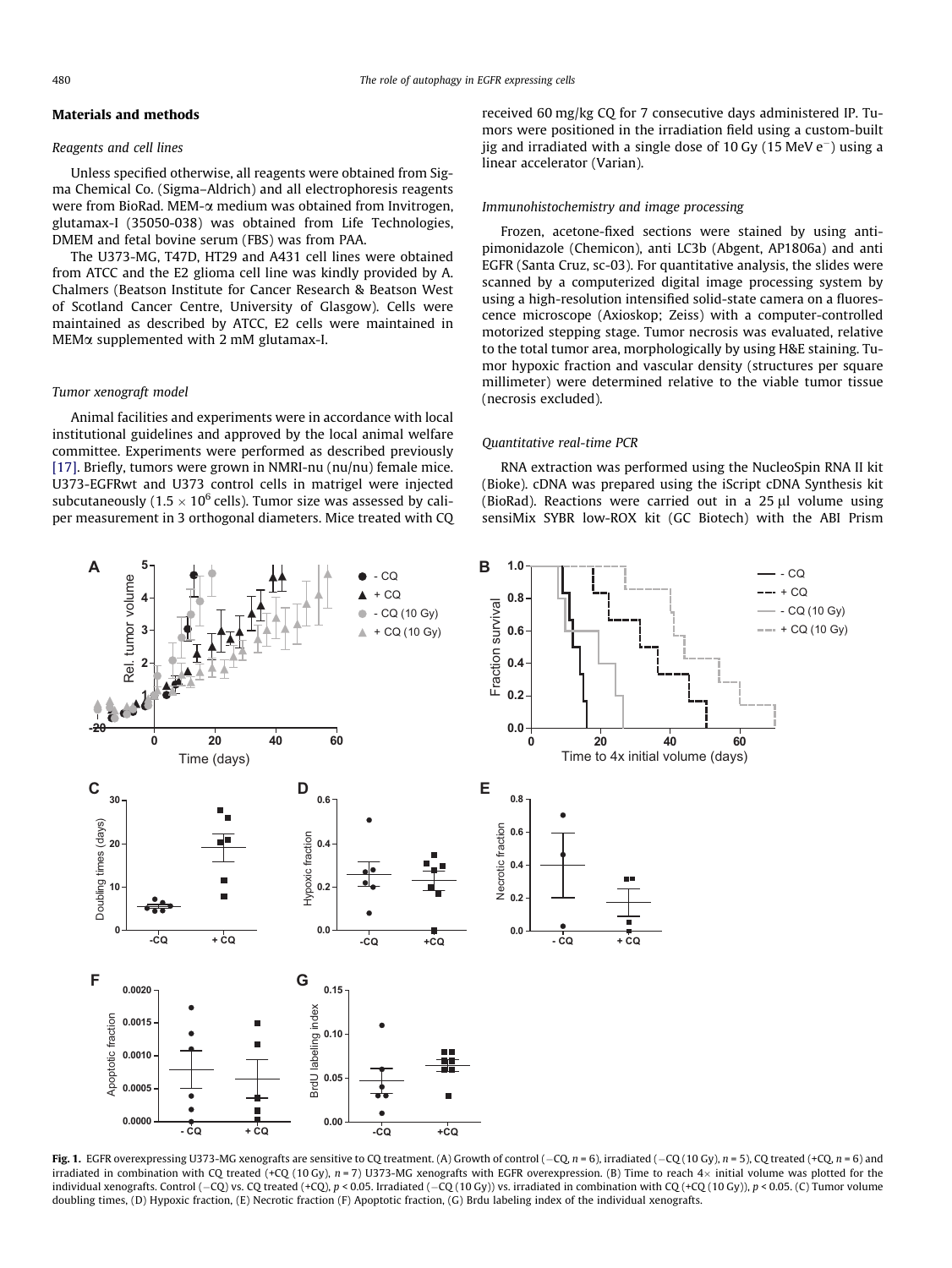<span id="page-2-0"></span>7500 Sequence Detection System. Values for each gene were normalized to expression levels of RPL13a RNA. The primer sequences used were:

EGFR for: ACCTGCGTGAAGAAGTGTCC EGFR rev: CGTTACACACTTTGCGGCAAGG LC3b for: AACGGGCTGTGTGAGAAAAC LC3b rev: AGTGAGGACTTTGGGTGTGG RPL13a for: CCGGGTTGGCTGGAAGTACC RPL13a rev: CTTCTCGGCCTGTTTCCGTAG

# Clonogenic assay

After seeding and allowing cells to attach, indicated concentrations of CQ were added to the medium and incubated for 96 h. After standard incubation formed colonies were fixed (0.4% methylene blue in 70% ethanol) and colonies consisting of >50 cells were counted manually.

#### Cellular proliferation

Cells were plated in a 24 well cell culture plate (Greiner) and allowed to attach to the plate. CQ was added to the medium in the indicated concentration and cell densities were measured for 5 days using an IncuCyte™ Live-Cell Imaging System (SelectScience).

#### Western blotting

Cells were lysed and processed as described previously [\[18\]](#page-4-0) and proteins were separated on mini-PROTEAN precast gels (4–20%, BIORAD). After transfer, proteins were probed with antibodies against EGFR (Santa-Cruz, sc-03), MAP1LC3b (Cell Signaling, 2775S), and Actin (MP Biomedicals, 8961001). Bound antibodies were visualized using HRP-linked anti-rabbit (Cell Signaling, 7074S) or anti-mouse (Cell Signaling, 7076S) antibodies.

# Results

EGFR is often overexpressed in Glioblastoma Multiforme, which contributes to their radioresistant phenotype [\[4–6\].](#page-4-0) Previously, we have shown that treatment of tumors with chloroquine (CQ) decreases the hypoxic fraction and sensitizes them to radiation [\[14\]](#page-4-0). To assess if similar results could be obtained in EGFR overexpressing tumors, U373-MG with constitutive EGFR overexpression were implanted in mice. As described before, these EGFR overexpressing tumors were highly resistant to irradiation as reflected by rapid regrowth after irradiation (single dose, 10 Gy) ([Fig. 1](#page-1-0)A and B). As observed previously, CQ administration sensitized tumors to irradiation and increased radiation-induced growth delay. Yet the effect of CQ treatment alone was far more pronounced [\(Fig. 1](#page-1-0)A and B). In agreement with the tumor growth delay, the individual doubling time of EGFR-expressing tumors increased dramatically after CQ administration, whereas the control tumors (U373-MG transfected with control vector) remained largely unaffected in proliferation (data not shown). These data indicate that EGFR overexpressing tumors are dependent on autophagy for growth. Although we previously observed a reduction of the hypoxic fraction in tumors after CQ addition that explained the radiosensitizing effect of CQ addition [\[14\],](#page-4-0) the large effect on growth of EGFR overexpressing tumors was neither due to decreased hypoxic fraction ([Fig. 1D](#page-1-0)) [\[14\]](#page-4-0) nor due to differences in necrosis, apoptosis or proliferating cells [\(Fig. 1E](#page-1-0)–G).

To determine whether a relation between EGFR expression and autophagy dependency also existed in other tumor types we performed immunohistochemical analysis of EGFR and LC3b in a panel of human head and neck squamous cell carcinoma (HNSCC) primary xenografts. Interestingly, we observed a correlation between EGFR and LC3b protein expression (Fig. 2A). As LC3b has been reported to be primarily expressed in the hypoxic tumor regions, we assessed the correlation between EGFR and LC3b in the hypoxic (pimonidazole positive) area of the tumor (Fig. S1a) and between



Fig. 2. EGFR expression correlates with LC3b expression. (A) Correlation between LC3b positive fraction and EGFR positive fraction determined by IHC in a panel of primary HNSCC xenografts. (B) Correlation between EGFR and LC3b mRNA in a panel of primary HNSCC xenografts. (C) IHC of HNSSC with low EGFR (left panel) and high EGFR (right panel) expression, green: hypoxic fraction, blue: vessels and red: LC3b. N indicates necrotic area.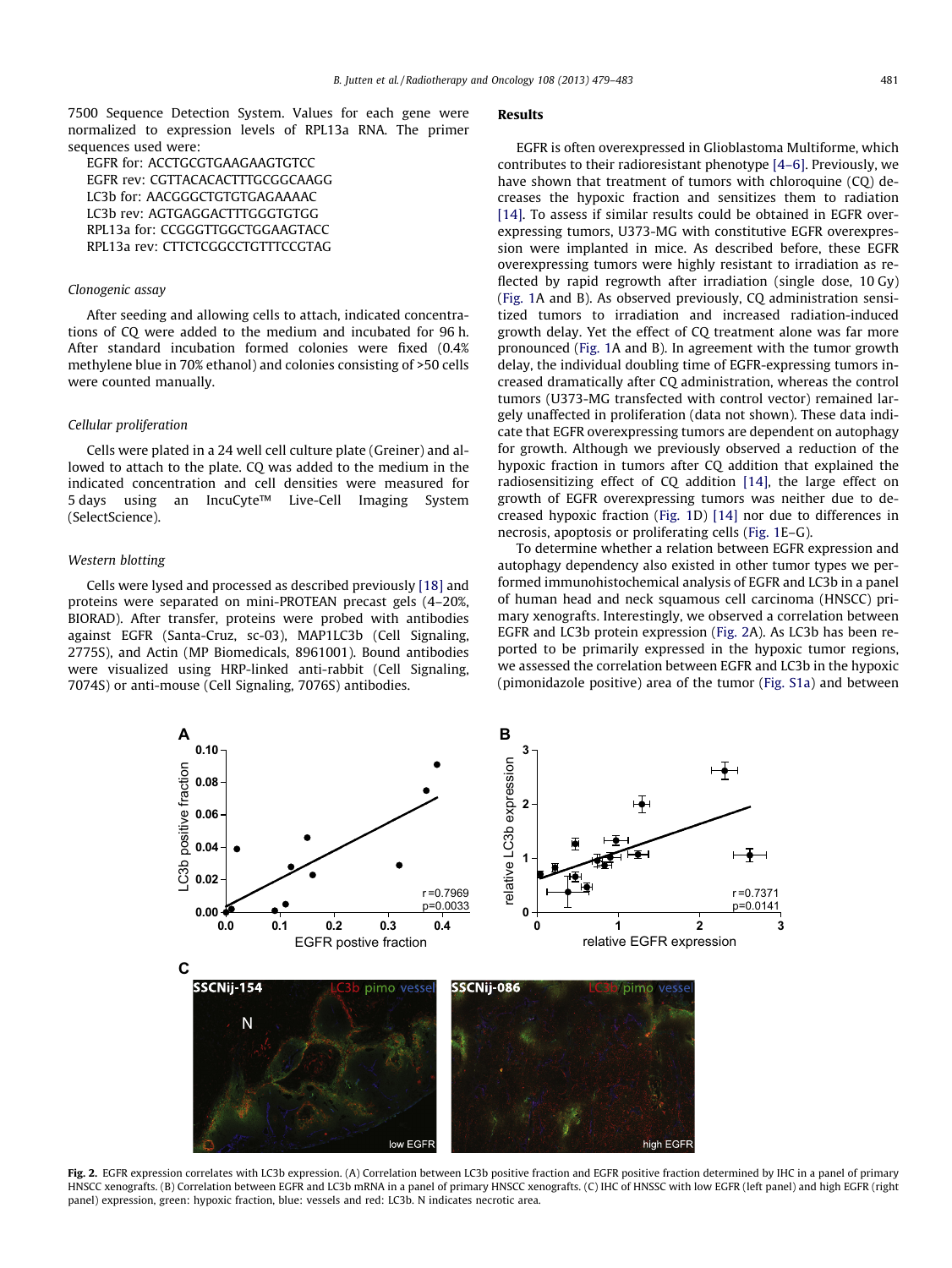![](_page_3_Figure_2.jpeg)

Fig. 3. EGFR high expressing cells are more sensitive to CQ treatment than EGFR low expressing cells (A) Dose-dependent clonogenic survival of EGFR overexpressing and control U373-MGs after CQ addition. (B) Doubling times of EGFR high and low U373-MGs after exposure to CQ. (C) Clonogenic survival of a panel of EGFR high and low cells after exposure to CQ. (D) Doubling times of panel of EGFR high and low cells after exposure to CQ. (E) WB showing total amount of EGFR normalized to actin expression. (F) Representative WB assessing autophagic flux under normal conditions. (Quantification of LC3b-II levels normalized to actin expression). (A–C and D)  $n = 4$  and SEM is plotted.

EGFR expression and the hypoxic fraction (Fig. S1b). However, no correlations were observed. We did find a correlation in mRNA abundance between EGFR and LC3b, while this was absent for EGFR and CA IX, a known hypoxia regulated gene (Fig. S1c). These findings suggest that EGFR is associated with expression and transcriptional regulation of LC3b in a non-hypoxia dependent manner. In agreement, immunohistochemical analysis of primary HNSCC xenografts revealed high LC3b expression in hypoxic regions in lowest EGFR expressing tumors, whereas in highest EGFR expressing tumors most LC3b was localized within the non-hypoxic regions [\(Fig. 2C](#page-2-0)).

To further address the high dependency of EGFR expressing cells on autophagy we explored the effect of CQ addition on cellular survival and proliferation. In agreement with our in vivo findings, U373-EGFR cells were more dependent on autophagy for survival and proliferation than U373 control cells as assessed by clonogenic survival (Fig. 3A) and cellular proliferation (Fig. 3B). We observed that low CQ concentrations reduced proliferation without reducing survival, suggesting that high EGFR expressing cells are highly dependent on cell cycle progression e.g. through maintaining high energy and nutrient availability. To investigate the high autophagy dependency further, we used a panel of high and low EGFR expressing cell lines (Fig. 3E) and tested their sensitivity to CQ by clonogenic survival (Fig. 3C). We observed that high EGFR expressing cells (HT29 and A431) were more sensitive to CQ compared to low EGFR expressing cell lines (E2 and T47D). This was confirmed by proliferation assessment (Fig. 3D) where CQ addition to EGFR high expressing cells led to a larger reduction in proliferation than in EGFR low expressing cells.

To determine if the high autophagy dependence of EGFR expressing cells was reflected by a high autophagic activation, autophagic flux was determined under normal growth conditions (flux is represented by differences in the amount of LC3-II between samples in the presence and absence of lysosomotrophic compounds [\[16\],](#page-4-0) like CQ). Unexpectedly we observed higher flux in the low EGFR expressing cells. These results indicate that although a lower autophagic flux in high EGFR expressing cells is observed, their dependency on autophagy for proliferation and survival is higher. The underlying reason for this observation remains to be elucidated.

# Discussion

Our data presented here show that CQ drastically reduces growth of EGFR overexpressing U373-MG xenografts and that this